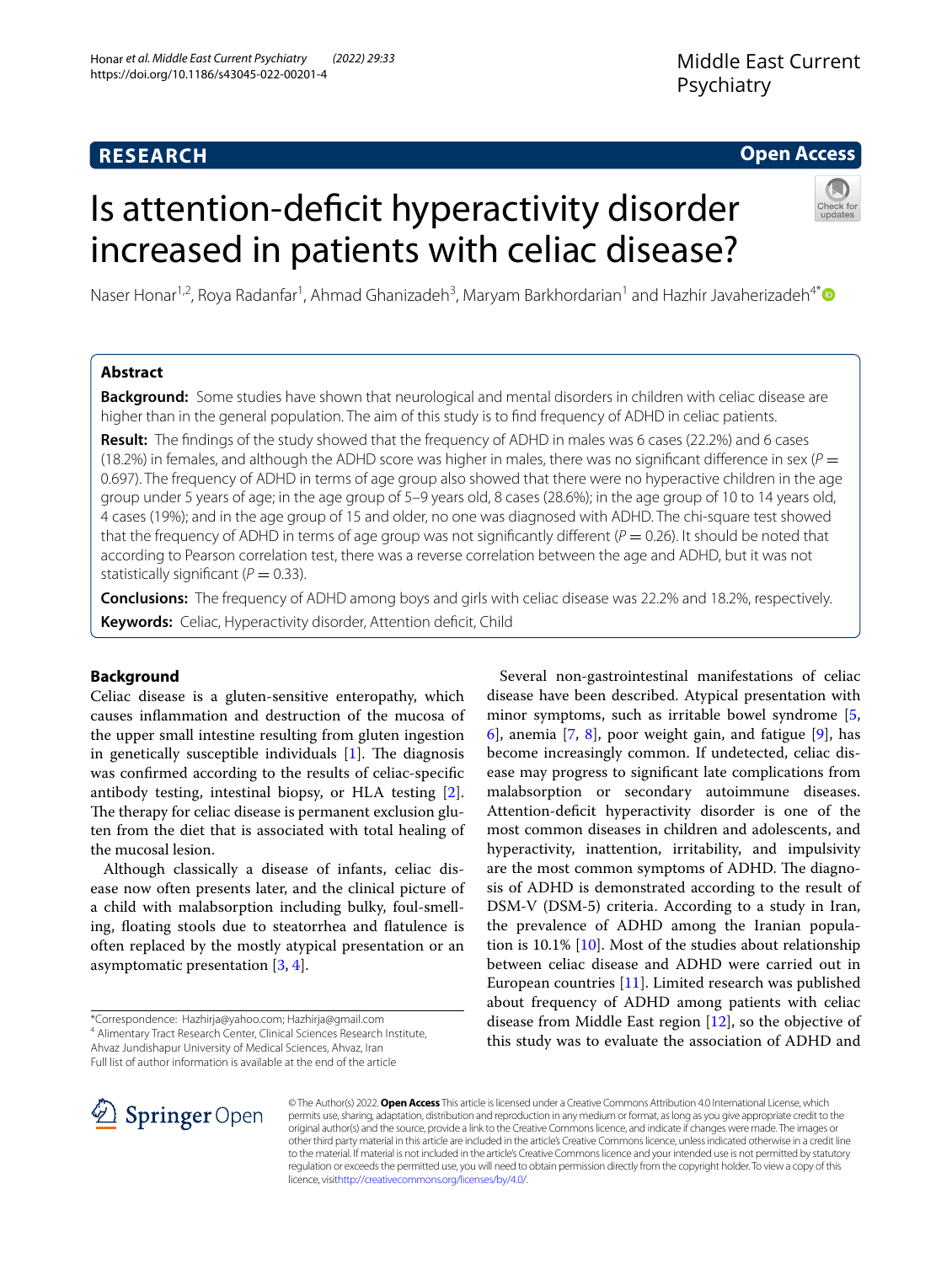celiac disease in children with a diagnosis of celiac disease in our country.

## **Methods**

In this cross-sectional study, 60 children with a diagnosis of celiac disease were included. The diagnosis is confrmed according to clinical manifestations, serologic and pathologic findings. The place of the study was the pediatric gastroenterology clinic of Shiraz University of Medical Sciences, from 2016 to 2018.

# **Ethics**

The Ethics Committee of Shiraz University of Medical Sciences approved the study, and written consents were obtained from the children's guardians after describing the study in detail.

#### **Diagnosis**

The diagnosis of celiac disease was made by a pediatric gastroenterologist according to the criteria of the positive presence of anti-tissue transglutaminase immunoglobulin A antibody (anti-tTG IgA antibody) and total immunoglobulin A (IgA) level, positive biopsy specimens (which were analyzed according to a modifed Marsh classifcation (18), by the following criteria: villous atrophy, elevated IEL count, and hyperplasia of the crypts). They were regularly followed in the pediatric gastroenterology clinic of Shiraz University of Medical Sciences. Patients were assessed for ADHD by an expert pediatric psychiatrist.

Exclusion criteria were severe mental disorders like psychosis and major depression using DSM-5. Also, children with autoimmune disorders, such as diabetes mellitus and thyroiditis, and neurologic diseases, such as epilepsy, were excluded due to the triggering of ADHDlike symptomatology. In our study, there was not any patient to be excluded with the mentioned exclusion criteria.

## **Measurement**

The SDQ questionnaires were used in this study as discussed below. All questionnaires were flled with the help of a medical student due to patients' diferent educational statuses.

# **Strength and Difficulties Questionnaire (SDQ)**

SDQ includes 5 components as emotional, conduct, hyperactive problems, peer, and prosocial behaviors. The total score of each of these components is categorized into 3 categories: normal as 0–5, borderline as 6, and abnormal as 7–10. For diagnosis of ADHD, all who had the summation of emotional, conduct, hyperactive problems, and peer more or equal to 17 were diagnosed with ADHD. And then in all cases that were diagnosed, the severity of which of these components is measured. SDQ was assessed by several studies and showed valid outcome measure for use in clinical setting and RCTs [\[13](#page-4-12)].

## **Statistical analysis**

Data were analyzed by SPSS version 19. Pearson chisquare was used to examine the results. *P*-value less than 0.05 was considered signifcant.

## **Results**

In this study, 60 patients (male  $=$  33, female  $=$  27) with celiac disease were studied. The mean age of the patients was 9.75  $\pm$  3.74 years. The minimum and maximum age were 3 and 17 years, respectively. Four (6.7%) patients are under the age of 5 years old, 28 (46.7%) were aged 5 to 9 years old, 21 (35%) were aged 10–14 years old, and 7 (11.7%) at age 15 or more. In Fig. [1,](#page-2-0) the percentage of patients in the age group is shown.

The mean age of males and female was  $10.04 \pm 3.65$ and 9.52  $\pm$  3.84 years, respectively. According to the *T*-test, the mean age of male and female, there was no significant difference ( $P = 0.6$ ). In Table [1,](#page-2-1) the mean and standard deviation of the age is shown by gender.

The mean scores of the SDQ questionnaire for ADHD in males and females were  $15.52 \pm 5.14$  and  $11.39 \pm 7.15$ , respectively ( $P = 0.015$ ). The evaluation of SDQ questionnaire score by age showed that the mean of ADHD in children younger than 5 years was  $9.75 \pm 6.29$ , in children aged 5 to 9 was  $15.36 \pm 6.6$ , in children 10-14 years old 11.9  $\pm$  6.99, and in children aged 15 years and older,  $10.86 \pm 3.67$ . But according to one-way ANOVA, ADHD scores were not significant in terms of age group  $(P =$ 0.13). The results are shown in Table [2](#page-2-2).

The findings of the study showed that the frequency of ADHD in males was 6 cases (22.2%) and 6 cases (18.2%) in females, and although the ADHD score was higher in males, there was no significant difference in sex  $(P =$ 0.697). The frequency of ADHD in terms of age group also showed that there were no hyperactive children in the age group under 5 years of age; in the age group of 5–9 years old, 8 cases (28.6%); in the age group of 10 to 14 years old, 4 cases (19%); and in the age group of 15 and older, no one was diagnosed with ADHD. The chisquare test showed that the frequency of ADHD in terms of age group was not significantly different  $(P = 0.26)$ . The results are shown in Table [3.](#page-2-3) It should be noted that according to Pearson correlation test, there was a reverse correlation between age and ADHD, but it was not statistically significant  $(P = 0.33)$  (Fig. [2\)](#page-3-0).

Out of the 60 patients with celiac disease, 12 (20%) participants were positive for ADHD (6 males, 6 females), and 48 patients were negative for ADHD (21 male, 27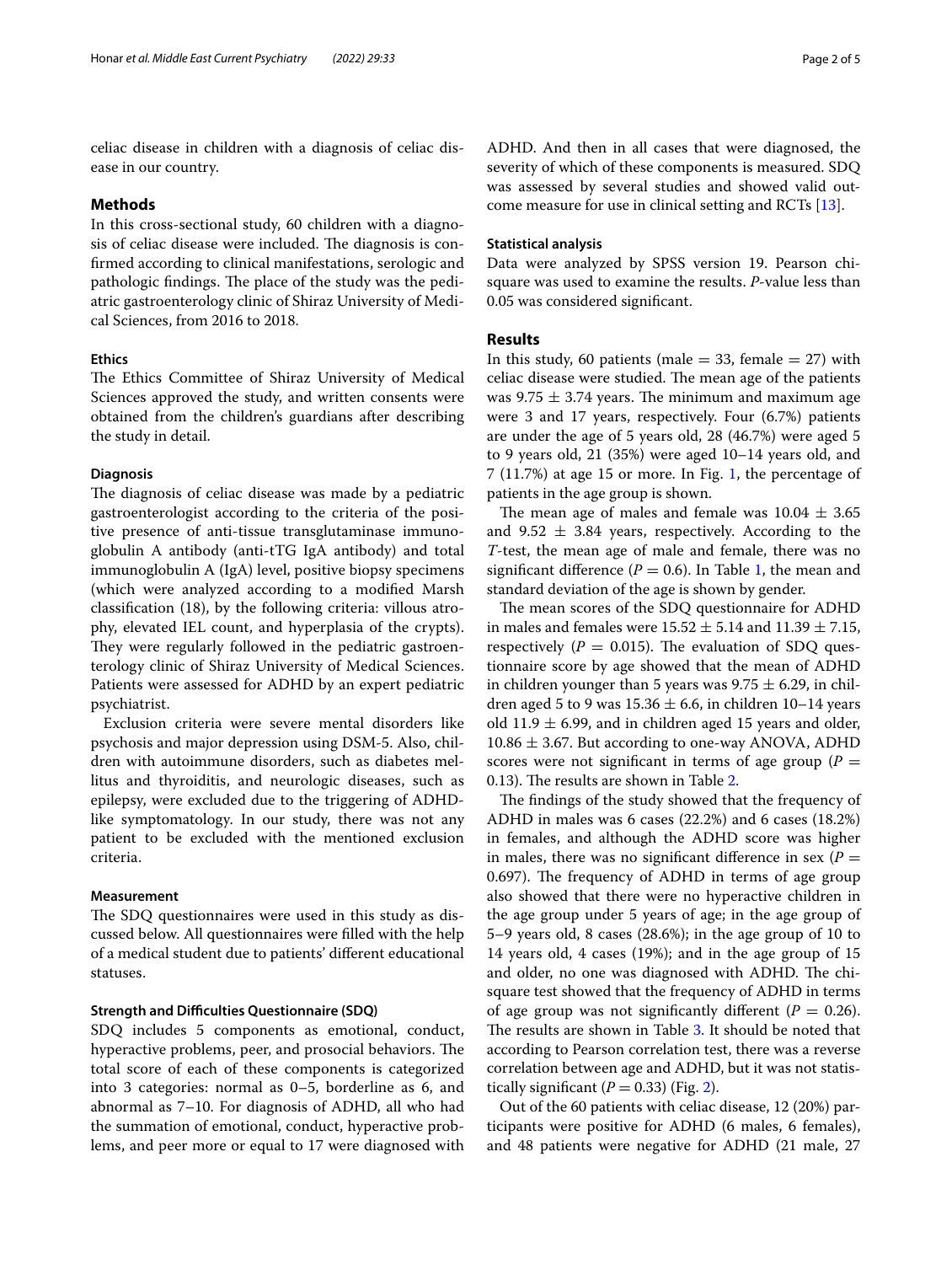

<span id="page-2-1"></span><span id="page-2-0"></span>**Table 1** Mean and standard deviation of age by gender

| Sex    | Age              | <i>p</i> -value |  |
|--------|------------------|-----------------|--|
| Male   | $10.04 \pm 3.65$ | 0.6             |  |
| Female | $9.52 + 3.84$    |                 |  |

<span id="page-2-2"></span>**Table 2** The mean and standard deviation of ADHD score by age and sex

|         |                       | p     | <b>Mean score of ADHD</b> | p           |
|---------|-----------------------|-------|---------------------------|-------------|
| Sex     | Male                  | 0.015 | $15.52 \pm 5.14$          | $P = 0.015$ |
|         | Female                |       | $11.39 + 15.5$            |             |
| (years) | Age group Less than 5 | 0.13  | $9.75 \pm 6.29$           | 0.13        |
|         | $5 - 9$               |       | $15.36 \pm 6.6$           |             |
|         | $10 - 14$             |       | $11.9 + 6.99$             |             |
|         | >15                   |       | $10.86 + 3.67$            |             |

<span id="page-2-3"></span>**Table 3** Frequency distribution of attention-deficit hyperactivity disorder by age and sex

| Variable         | <b>With ADHD</b> |               | <b>Non-ADHD</b> | p-value |
|------------------|------------------|---------------|-----------------|---------|
|                  |                  | <b>Number</b> | <b>Number</b>   |         |
| Sex              | Male             | 6(22.2)       | 21 (77.8)       | 0.697   |
|                  | Female           | 6(18.2)       | 27 (81.8)       |         |
| Age group (year) | Less than 5      | 0             | 4(100)          | 0.26    |
|                  | $5 - 9$          | 8(28.6)       | 20(71.4)        |         |
|                  | $10 - 14$        | 4(19)         | 17(81)          |         |
|                  | >15              | 0             | 7(100)          |         |

female). We compared the association of sex with ADHD presentation, and *P*-value was 0.697, and it was not signifcant. So, sex is not a factor afecting the prevalence of ADHD in patients with celiac disease. In addition, *P*-value was 0.26 for age with ADHD, which there is no substantial relative.

The prevalence of ADHD in celiac disease in our study is 20%, and the prevalence of ADHD in the normal population of schoolchildren in Shiraz was 10.1% [[10\]](#page-4-9). We compared the two populations with Pearson chi-square test; the test statistic was 6.133, and *P*-value was 0.013, and it was signifcant, so the prevalence of ADHD among patients with celiac is increased.

Among all 12 cases diagnosed with ADHD, we measured the severity of each component including hyperactivity, conduct, emotional, and peer problem, which respectively were 41.6%, 16.6%, 33.3%, and 8.3%.

# **Discussion**

Celiac disease is an autoimmune enteropathy due to gluten sensitivity with mucosal villous atrophy. Celiac disease has both gastrointestinal and non-gastrointestinal manifestations. Gastrointestinal manifestations are called classic or typical celiac disease. Non-gastrointestinal manifestations are dermatitis herpetiform, epileptic seizures, and psychiatric problems including schizophrenia, bipolar disorder, eating disorder, autism spectrum, and ADHD [\[11](#page-4-10)].

The prevalence of ADHD in celiac disease in our study is 20%, and the prevalence of ADHD in the normal population of Mashhad was  $12.3\%$  [\[14](#page-4-13)]. The prevalence of ADHD among normal population of schoolchildren in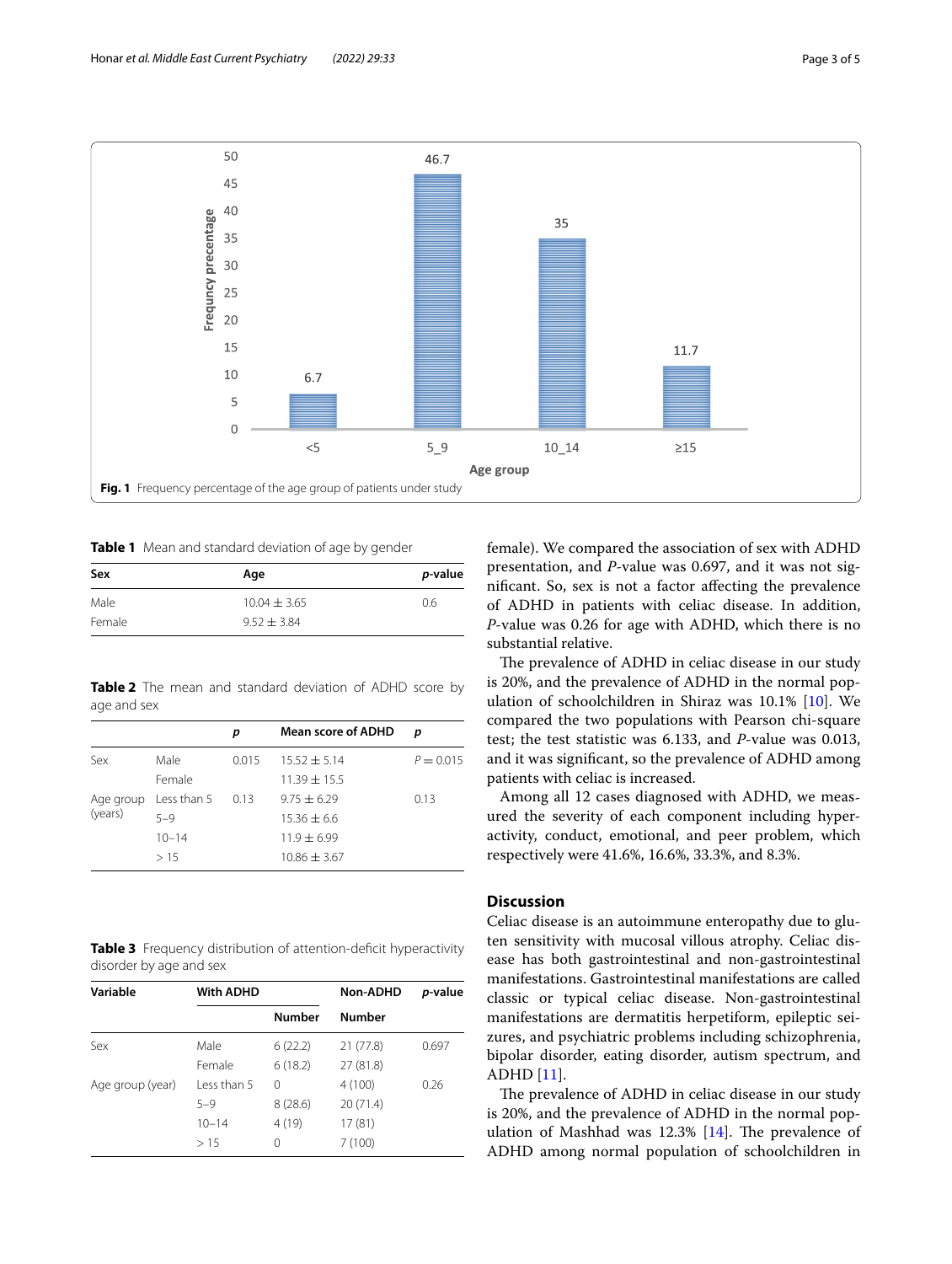

<span id="page-3-0"></span>Shiraz was  $10.1\%$  $10.1\%$  [10]. The prevalence of ADHD among children and adolescent in another study from Iran was 2.0% [\[15\]](#page-4-14).

In the current study, the frequency of ADHD among celiac disease was 20% which was higher than the prevalence of ADHD among the Iranian general population. In the study by Butwika et al. 2017, celiac disease is associated with childhood psychiatric disorders including ADHD [\[16](#page-4-15)]. In the study by Coburn et al. 2020, anxiety disorder and ADHD were more common in celiac disease than in the general population [[17\]](#page-4-16). Niederhofer and colleagues (2006) found out that the prevalence of defnite ADHD in celiac disease is 0.4% and probable ADHD in celiac disease is 2%, and ADHD are overrepresented in nontreated celiac disease, and it could be associated with celiac disease [[18\]](#page-4-17). Ertürk and colleagues (2016) in a meta-analysis suggest that due to inconclusive evidence, assessing ADHD should not be done among patients with celiac disease  $[19]$  $[19]$  $[19]$ . In the recent systematic review by Clappison et al., the celiac disease is associated with an increased risk of ADHD [[20](#page-4-19)]. In the study by Coburn et al., the frequency of ADHD among children with celiac disease was signifcantly higher than general. In the study by Lebwohl et al. (2020), ADHD was increased among children with celiac disease  $[21]$  $[21]$  $[21]$ . In a large study among adults, most of the psychiatric disorders increased among patients with celiac disease [\[22\]](#page-4-21).

In the study by Gungor et al. (2013), there was no difference between the frequency of celiac disease between children with ADHD and the control group [\[23\]](#page-4-22). In another study by Kumpersack et al. (2020) on 102 children and adolescents with ADHD, the prevalence of

celiac disease was not higher than the general population  $[11]$  $[11]$ .

As mentioned above, there was no agreement between studies in terms of the association between celiac disease and ADHD. The sample size was limited in most of the studies. So, multicentric studies are recommended to evaluate the relationship between celiac disease and ADHD.

The main limitation of the current study was sample size and single-center study. The main strength of the study is to use SDQ questionnaire in addition to the clinical assessment of children for ADHD by an expert pediatric psychiatrist.

# **Conclusions**

Frequency of ADHD among children with celiac disease was higher than general population. Another multicentric study with more sample size is recommended.

## **Limitation**

The main limitation of the current study was singlecenter study and sample size. We used other studies as a control, due to fnancial limitation.

## **Abbreviations**

Anti-tTG IgA antibody: Anti-tissue transglutaminase immunoglobulin A antibody; ADHD: Attention-defcit hyperactivity disorder; DSM: Diagnostic and Statistical Manual of Mental Disorders; IEL: Intraepithelial lymphocyte; SDQ: Strength and Difculties Questionnaire; SPSS: Statistical Package for Social Sciences.

#### **Authors' contributions**

NH and AG wrote the draft of the manuscript. NH and AG collected the data. RR and MB write the draft of proposal and perform data analysis. AG is